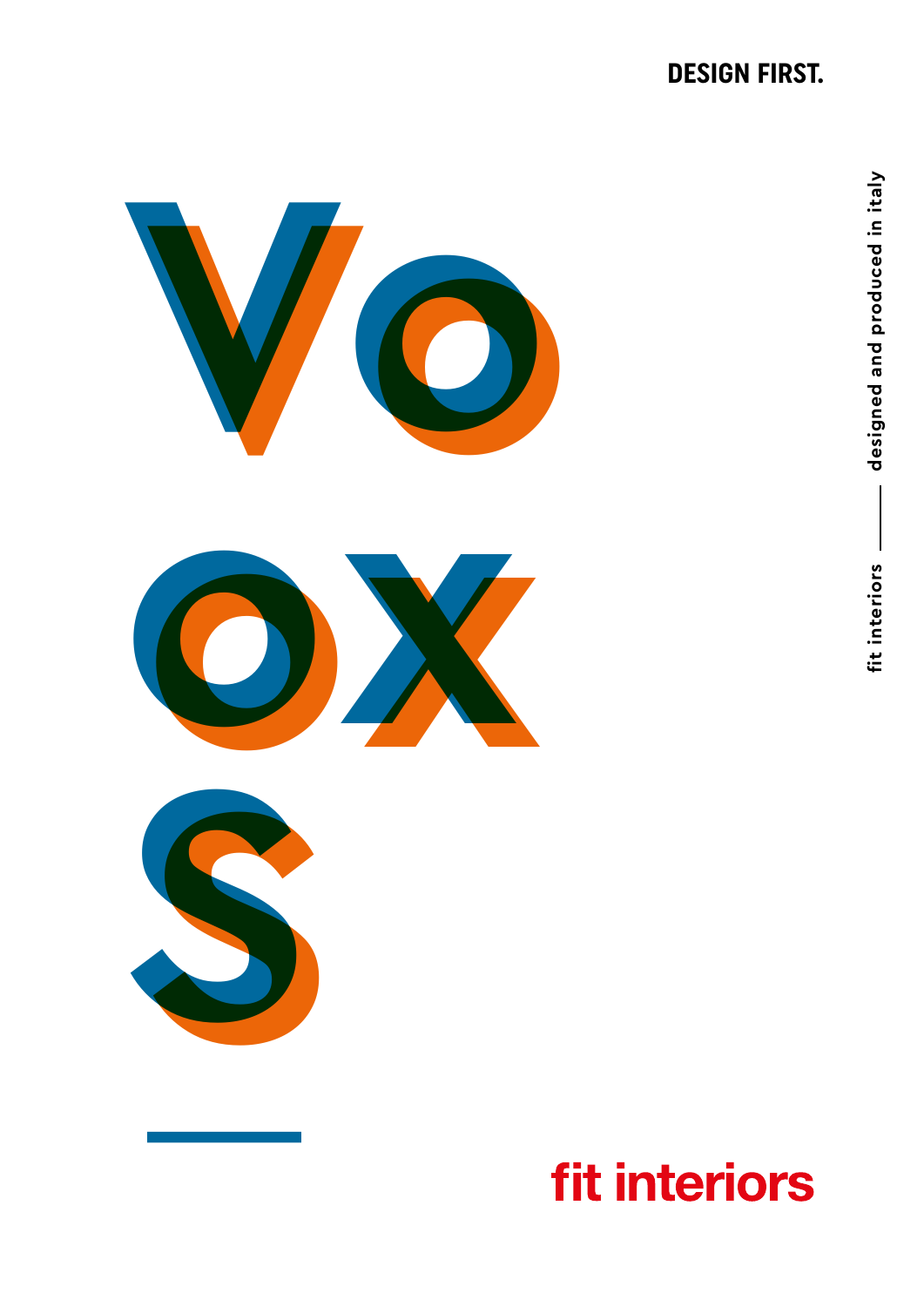## **Caution**

#### **Limitations**

In order to meet the minimum safety requirements for the installation of the product and guarantee its correct operation, it is not possible to install the SHOWER BOX and WC BOX if one or more of the following factors are present during installation: - presence of shower trays installed on the floor, thus limiting the fixing area of the product;

- lack of suitable wall reinforcements, inevitably limiting the correct safe fixing of the product;

- lack of minimum installation height. The product cannot be installed in rooms with a height of less than 240 cm;

- the product cannot be fixed to the floor. The fixing system patented and guaranteed by Fit Interiors foresees the anchorage of the support feet to the floor through the use of plugs and adjustment screws inserted in the floor through a 6 cm deep perforation.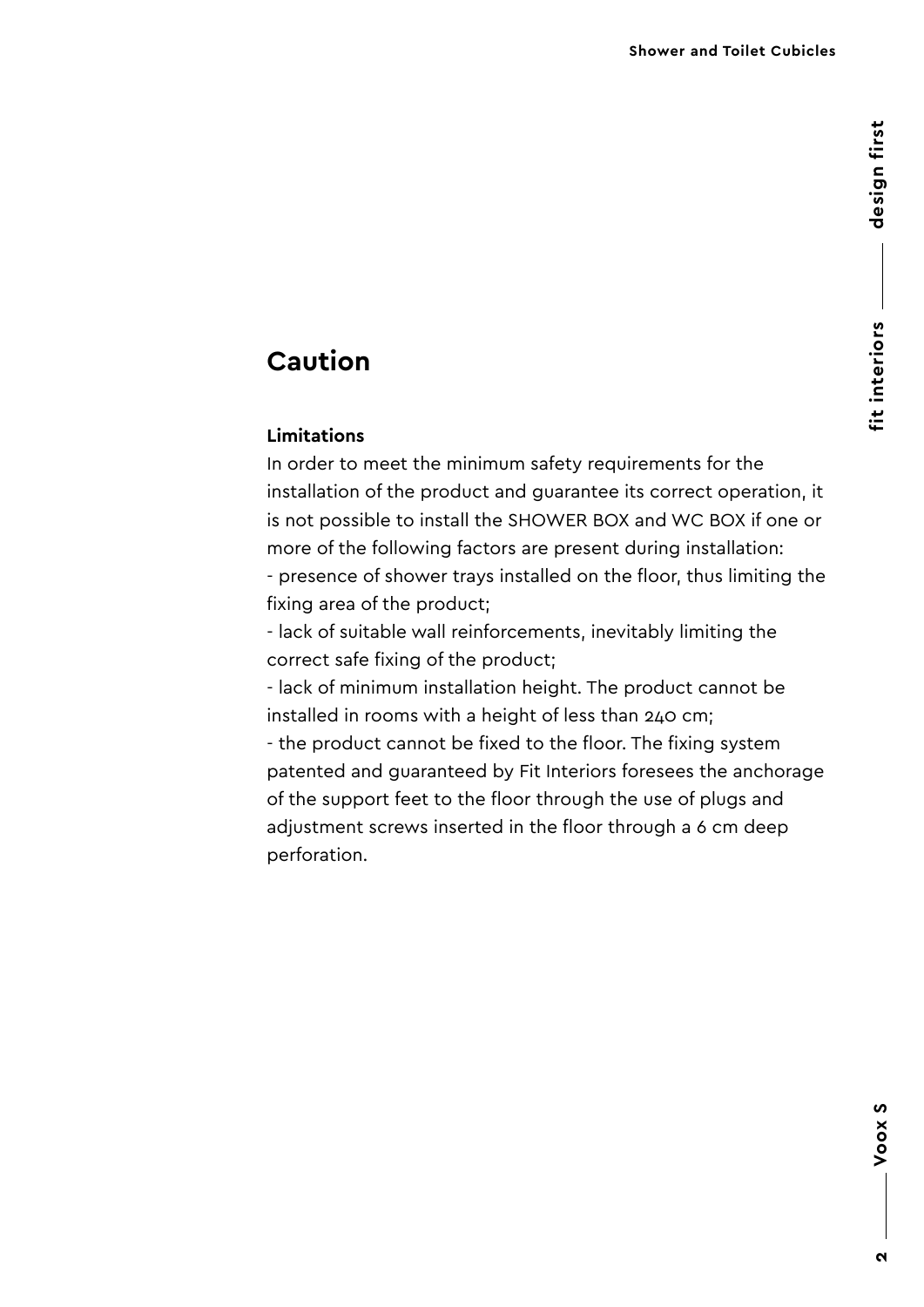## **Voox S**

#### **Modular system for shower cubicle**

- Partition wall fixed to the back wall through AISI 304 steel clamps and clamping screws
- Floor levelling foot, h 10 cm for suspended fixing
- Horizontal junction bar between modules
- Door mounted on AISI 304 steel adjustable hinges.

#### Example compositions









900

90 700 190

面

Ţ

ф

中

Ţ

Voox S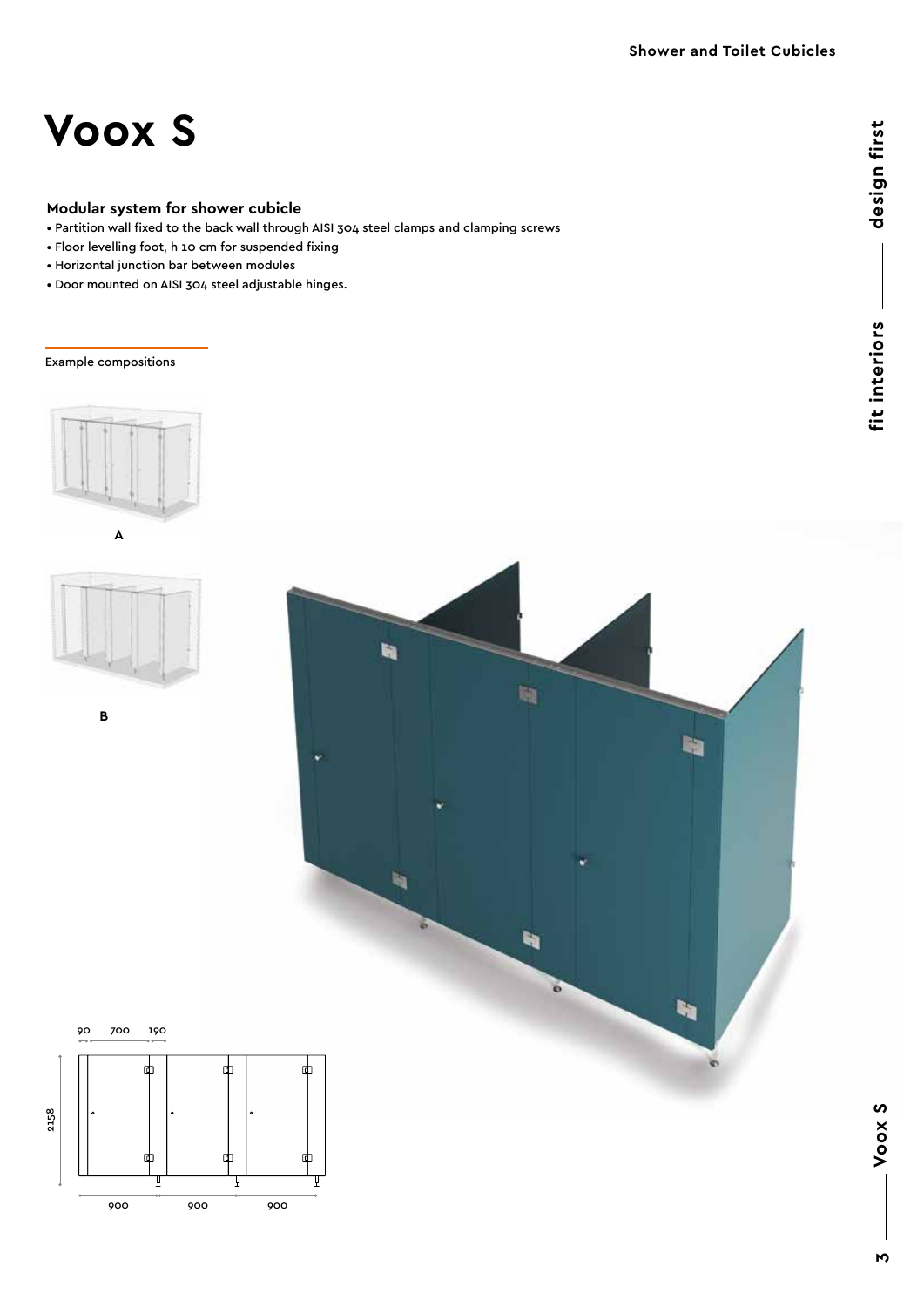#### **Doors and partitions** HPL 850 Blue 431 Red 879 Grey 411 White

#### **VOOX-SP80**

**Door in HPL for shower cubicle**

- HPL laminate
- Thickness 10 mm
- Classified as self-supporting panel with reaction to fi re Euro class Bs1-d0 and formaldehyde
- release class E1
- With rounded corners and bevelled edges
- Handle, snap hinges with return, upper crosspiece
- The specific structural hardware is made of AISI 304 steel **Dimensions**
- W from 800 to 870 mm / H 1995 mm / S 10 mm

#### **VOOX-SP90**

- **Door in HPL for shower cubicle**
- HPL laminate
- Thickness 10 mm
- Classified as self-supporting panel with reaction to fi re Euro class Bs1-d0 and formaldehyde release class E1
- 
- With rounded corners and bevelled edges
- Handle, snap hinges with return, upper crosspiece
- The specific structural hardware is made of AISI 304 steel
- **Dimensions**

W from 871 to 940 mm / H 1995 mm / S 10 mm

#### **VOOX-SP100**

#### **Door in HPL for toilet cubicle**

- HPL laminate
- Thickness 10 mm
- Classified as self-supporting panel with reaction to fi re Euro class Bs1-d0 and formaldehyde release class E1
- With rounded corners and bevelled edges
- Handle, snap hinges with return, upper crosspiece
- The specific structural hardware is made of AISI 304 steel
- **Dimensions**

W from 941 to 1010 mm / H 1995 mm / S 10 mm

#### **VOOX-SDT**

**Terminal partition with facade in HPL for shower cubicle**

- HPL laminate
- Thickness 10 mm
- Classified as self-supporting panel with reaction to fi re Euro class Bs1-d0 and formaldehyde
- release class E1
- With rounded corners and bevelled edges
- Floor levelling foot, h 10 cm for suspended fixing•
- Anchorage to the back wall using clamps and screws
- The specific structural hardware is made of AISI 304 steel
- **Dimensions**

W 100 mm / D 1200 mm / H 1995 mm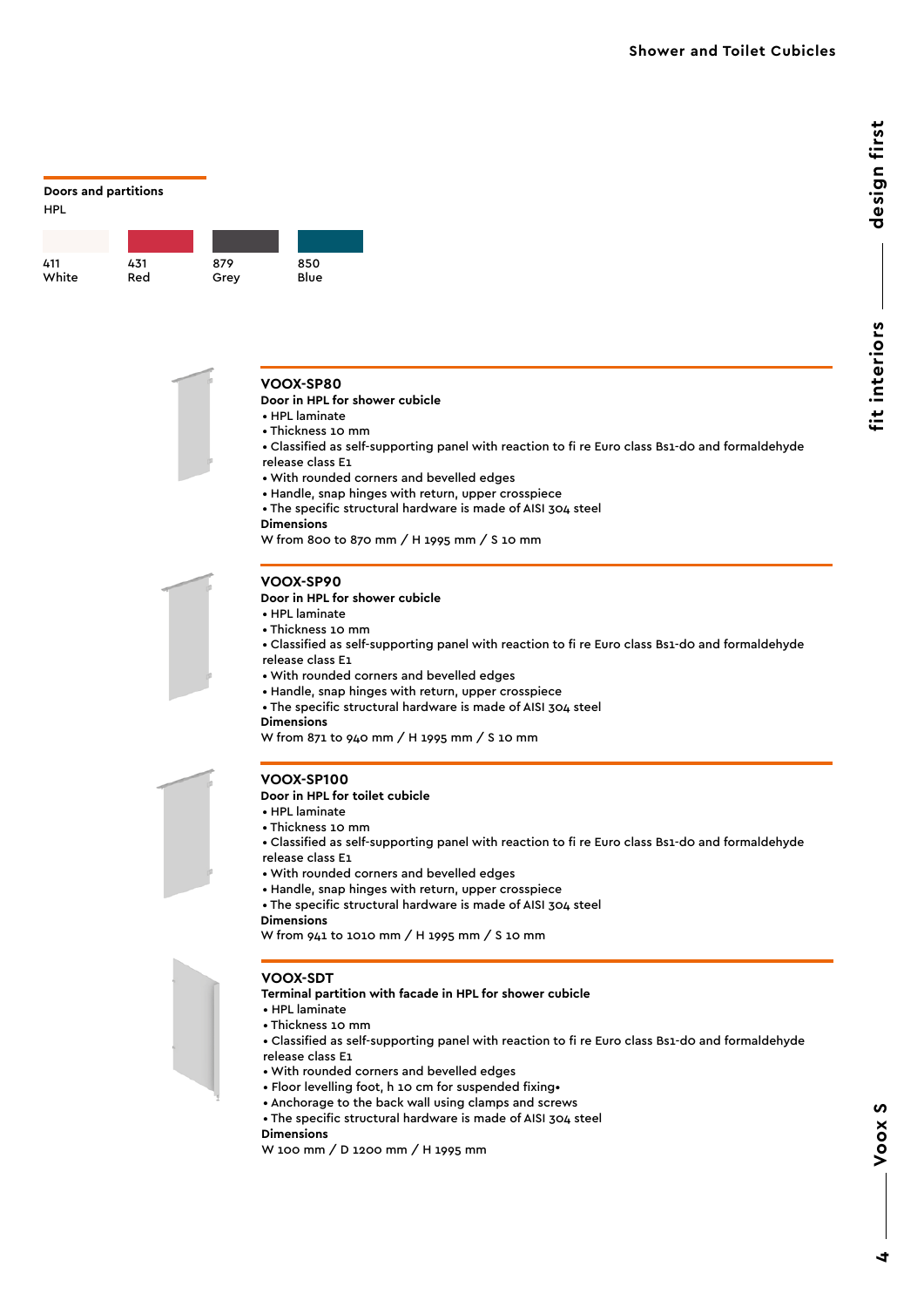# design first **fit interiors design first** fit interiors

- **Central partition with facade in HPL for shower cubicle**
- HPL laminate
- Thickness 10 mm
- Classified as self-supporting panel with reaction to fi re Euro class Bs1-d0 and formaldehyde
- release class E1
- With rounded corners and bevelled edges
- Floor levelling foot, h 10 cm for suspended fixing
- Anchorage to the back wall using clamps and screws
- The specific structural hardware is made of AISI 304 steel
- **Dimensions**

W 190 mm / D 1200 mm / H 1995 mm

#### **VOOX-SFP**

**Starting facade in HPL for shower cubicles**

- HPL laminate
- Thickness 10 mm
- Classified as self-supporting panel with reaction to fi re Euro class Bs1-d0 and formaldehyde
- release class E1
- With rounded corners and bevelled edges
- With provision for snap hinges
- The specific structural hardware is made of AISI 304 steel
- **Dimensions**

W 90 mm / D 10 mm / H 1995 mm

#### **VOOX-SFC**

- **Closing facade for shower cubicle**
- HPL laminate
- Thickness 10 mm
- Classified as self-supporting panel with reaction to fi re Euro class Bs1-d0 and formaldehyde release class E1
- With rounded corners and bevelled edges
- The specific structural hardware is made of AISI 304 steel

**Dimensions**

W 90 mm / D 10 mm / H 1995 mm



**Upper stiffening crosspiece** • Made in 304 stainless steel **Dimensions** W from 800 to 1010 mm



#### **VOOX-HOOK**

**Hanging hook** • Made in 304 stainless steel **Dimensions** W 14 mm / D 42 mm / H 35 mm



#### **VOOX-SDIS**

- **Disabled toilet cubicle in HPL**
- HPL laminate
- Thickness 10 mm
- Classified as self-supporting panel with reaction to fi re Euro class Bs1-d0 and formaldehyde
- release class E1
- With rounded corners and bevelled edges
- Floor levelling foot, h 10 cm for suspended fixing
- Door complete with handle, snap hinges with return, upper crosspiece
- Vacant/engaged lock and stainless steel stop profile
- Facade
- Anchorage to the back wall using clamps and screws
- The specific structural hardware is made of AISI 304 steel
- **Dimensions**
- W 1500 mm / D 1500 mm / H 1995 mm

Voox